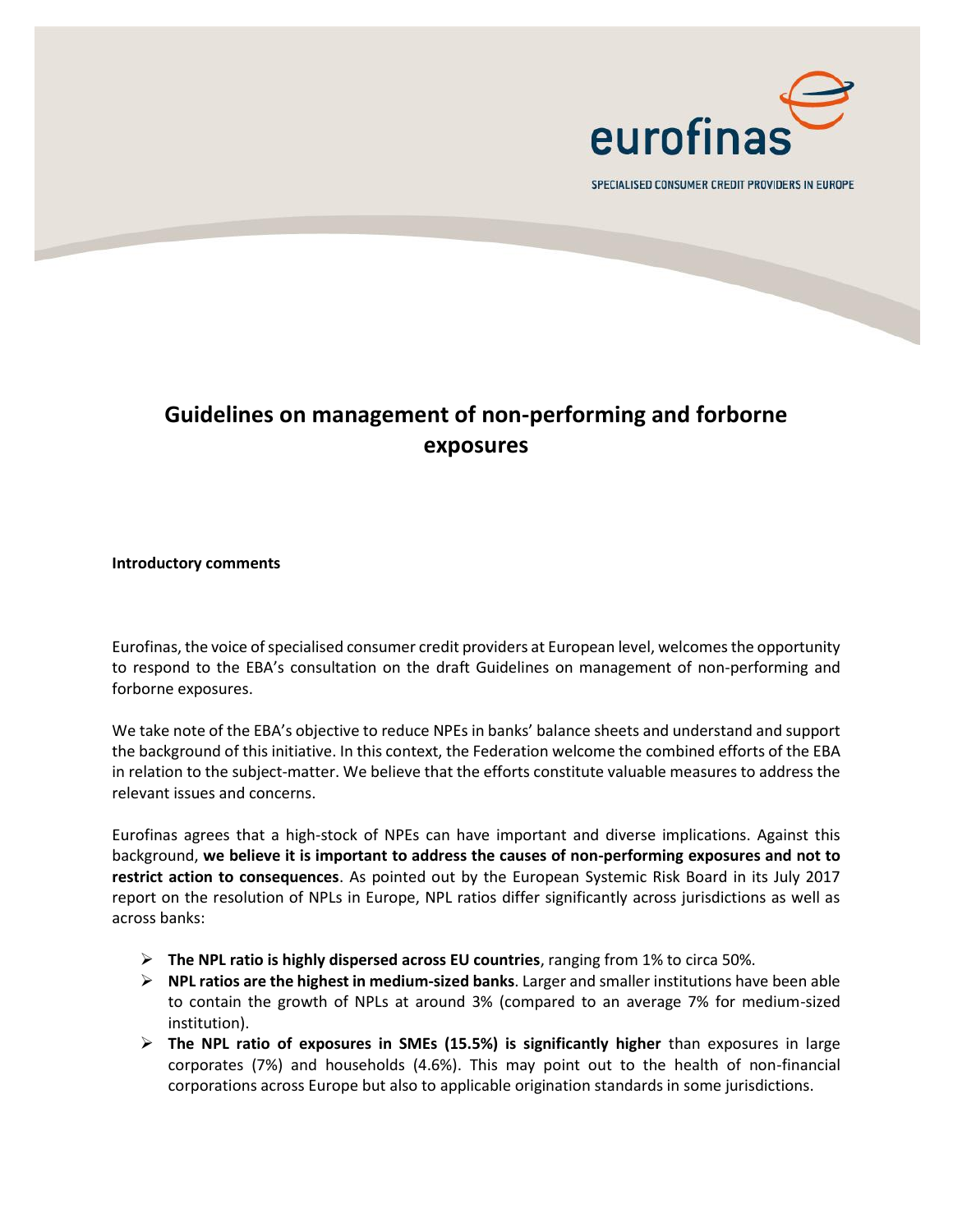

We believe these findings are critical and should be considered when designing policies and guidance concerning the treatment of NPEs.

We fully agree on the need for the strong monitoring and supervision of non-performing exposures. They pose a threat not only to financial institutions, but also to the overall economy and customers facing hardships. After the financial crisis in 2008, financial institutions have put strong emphasis on the subjectmatter, with concrete responses which have significantly reduced their levels of NPEs. Lending institutions focused on retail consumer loans have monitoring systems in place in order the allow for early detection of potential issues as well as efficient recovery processes, as evidenced by high recovery rates.

We therefore welcome the EBA's focus on proportionality in the proposed guidelines. It is important to ensure that the strategy and methodologies adopted are indeed consistent with firms' technical abilities, resources and the well-functioning measures already put in place by financial institutions.

## **Specific comments**

• **Threshold (Question 2 - What are the respondents view of the proposed threshold of 5% NPL ratio?)**

The proposed Guidelines sets out a threshold at a 5% NPL ratio (non-performing loans/total loans). We are concerned that such a uniform threshold may fail to properly encompass and take due consideration of the varying portfolios in scope of the proposed measures. The NPL ratio may vary over time, and from one institution to another, depending on the arbitration between profitability and cost of risk, and from one type of credit to another (consumer credit, mortgage credit, etc.).

We therefore believe that a differentiation of the threshold should be considered for different exposures to take greater consideration of differences in both cyclical and fundamental risk characteristics. Also, a threshold based on the total cost of risk could prove more appropriate.

• **Operationalisation of the NPE strategy (Question 5 - Do you see any significant obstacles to the operationalisation of the NPE strategy as described in chapter 5?)**

As outlined above, retail focused lending institutions already have in place many of the processes and actions foreseen by the EBA. In relation to such measures, a central consideration for financial institutions relates to the framework set out by the General Data Protection Regulation and its relevant provisions, e.g. on profiling and automated processes. To bring further legal clarity and a consistent approach across the EU, we believe it would be beneficial with further consideration by the EBA, in conjunction with other relevant supervisors, on the subject-matter.

• **Recognition of non-performing and performing/non-performing forborne exposures (Question 7 - What are the respondents view on the proposed requirements for recognition of nonperforming and performing/non-performing forborne exposures?)**

The Guidelines make a distinction between short-term and long-term forbearance measures, and specific criteria is provided to assess the viability of the forbearance measures. In particular, institutions should systematically collect documented financial information from the customer in order to justify the measure undertaken.